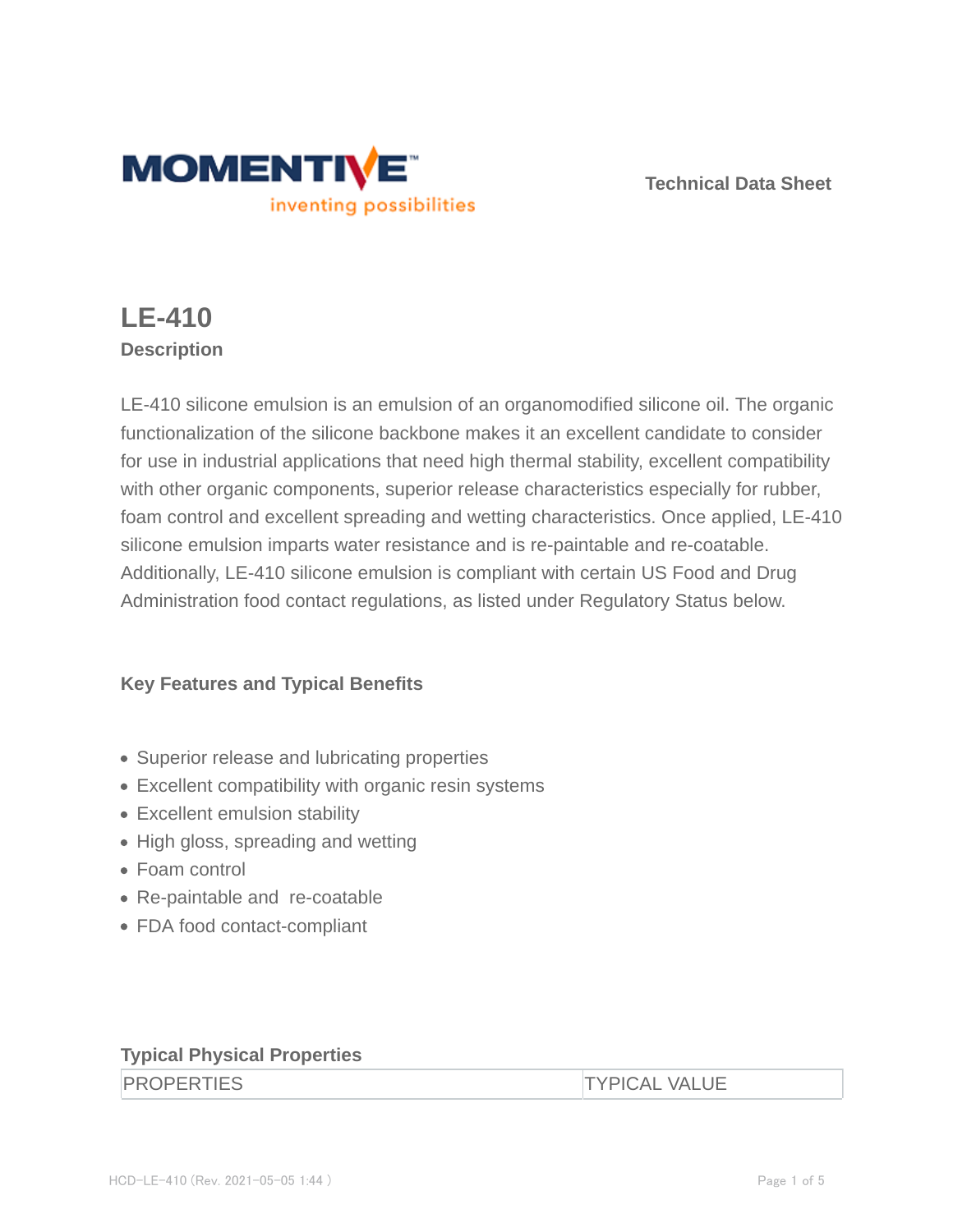| Appearance             | White liquid |
|------------------------|--------------|
| <b>Emulsifier type</b> | Non-jonic    |
| Silicone content, %    | 35           |
| Diluent                | Water        |
| Specific gravity       | 0.99         |
| Viscosity, cSt, 25°C   | 10           |
| Odor                   | Mild         |

Typical properties are average data and are not to be used as or to develop specifications.

### **Typical Applications**

LE-410 silicone emulsion is an excellent candidate to consider as an additive for/as:

- General release applications
- A release agent for rubber parts
- Inks, paints and coatings to impart gloss, increased thermal stability and moderate foam control
- Applications requiring high thermal stability
- A lubricant in water based formulations

A calender roll lubricant and threading aid in paper machines to help prevent the paper from sticking to the calender rolls without interfering with subsequent printing, gluing or coating of the paper

#### **Potential Application: Clupak Paper Production**

LE-410 silicone emulsion is an excellent candidate to consider for use in the manufacture of Extensible Paper. It can impart excellent release and lubricity between the paper and the heated drum at economical use levels typically without imparting detrimental effects to the end paper that may limit its end use. As a result, the paper may be printed, coated or glued. Further, it can enable full dough rise of packaged baking flour.

### **Clupak Paper Applicaton - General Considerations for Use**

For this application, LE-410 silicone emulsion should be typically diluted to application strengths of about 2 to 3% in water. Diluted LE-410 silicone emulsion is generally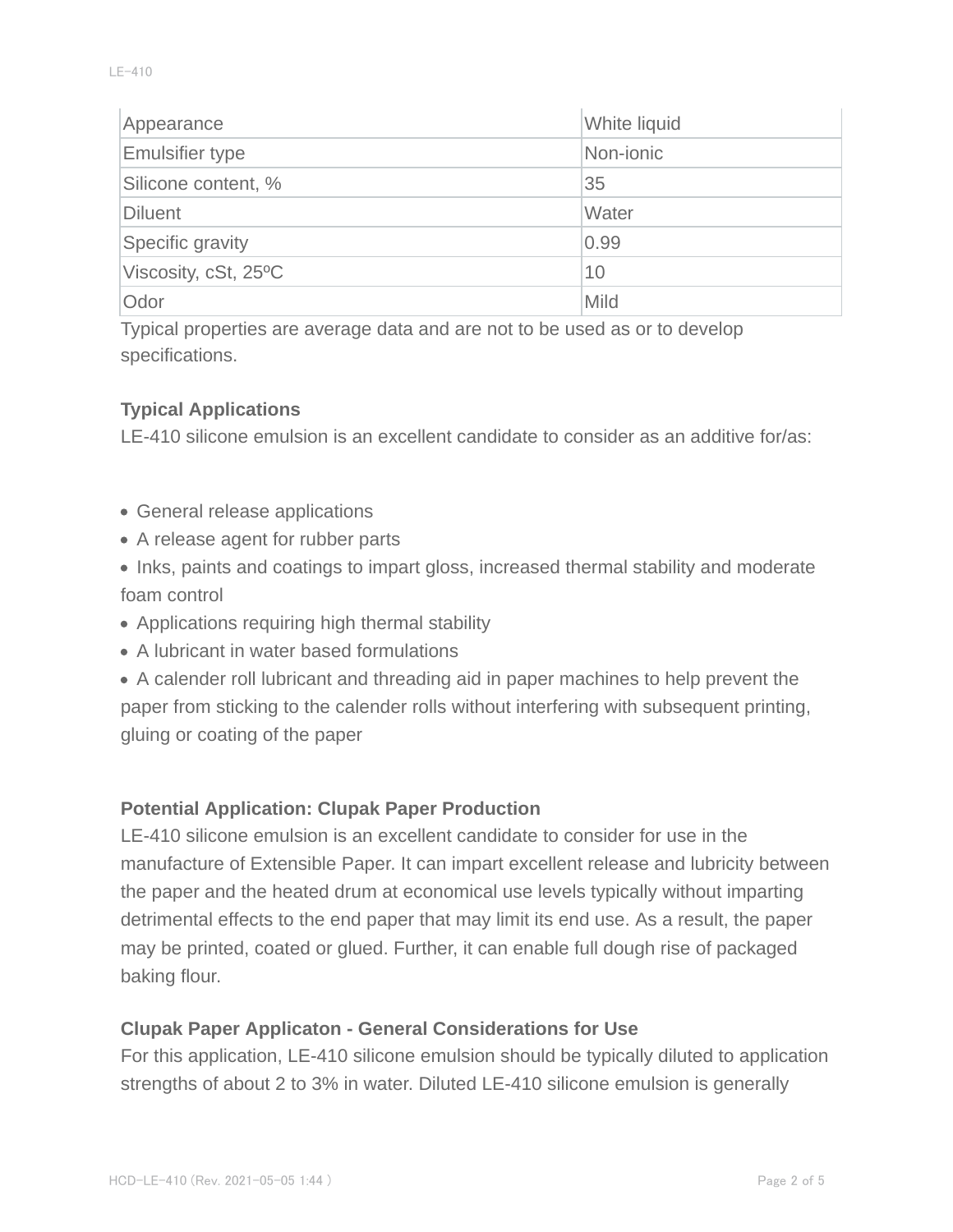stable for extended periods of time in a tank with mild stirring at temperatures below 65°C. A typical application strength dilution containing 3% LE-410 silicone emulsion (1.05% silicone actives) can be prepared by stirring as-received LE-410 silicone emulsion into water as follows:

| $\beta$ . | Litres of LE-410 silicone emulsion as received |
|-----------|------------------------------------------------|
| 97.0      | Litres water                                   |
| 100.0     | Litres total                                   |

LE-410 silicone emulsion may be handled in steel tanks and piping as with any aqueous system. Improved rust inhibition may be obtained by adding 50grs of sodium nitrite (NaNO<sub>2</sub>) to each 100 litres of diluted LE-410 silicone emulsion.

### **Regulatory Status**

LE-410 silicone emulsion meets the requirements of the following US FDA regulations:

- 21 CFR §176.170: (Components of paper and paperboard in contact with aqueous and fatty foods)
- 21 CFR §176.180: (Components of paper and paperboard in contact with dry food)
- 21 CFR §177.2800: (Textiles and textile fibers)

#### **Patent Status**

Nothing contained herein shall be construed to imply the nonexistence of any relevant patents or to constitute the permission, inducement or recommendation to practice any invention covered by any patent, without authority from the owner of the patent.

## **Product Safety, Handling and Storage**

Customers should review the latest Safety Data Sheet (SDS) and label for product safety information, safe handling instructions, personal protective equipment if necessary, emergency service contact information, and any special storage conditions required for safety. Momentive Performance Materials (MPM) maintains an aroundthe-clock emergency service for its products. SDS are available at www.momentive.com or, upon request, from any MPM representative. For product storage and handling procedures to maintain the product quality within our stated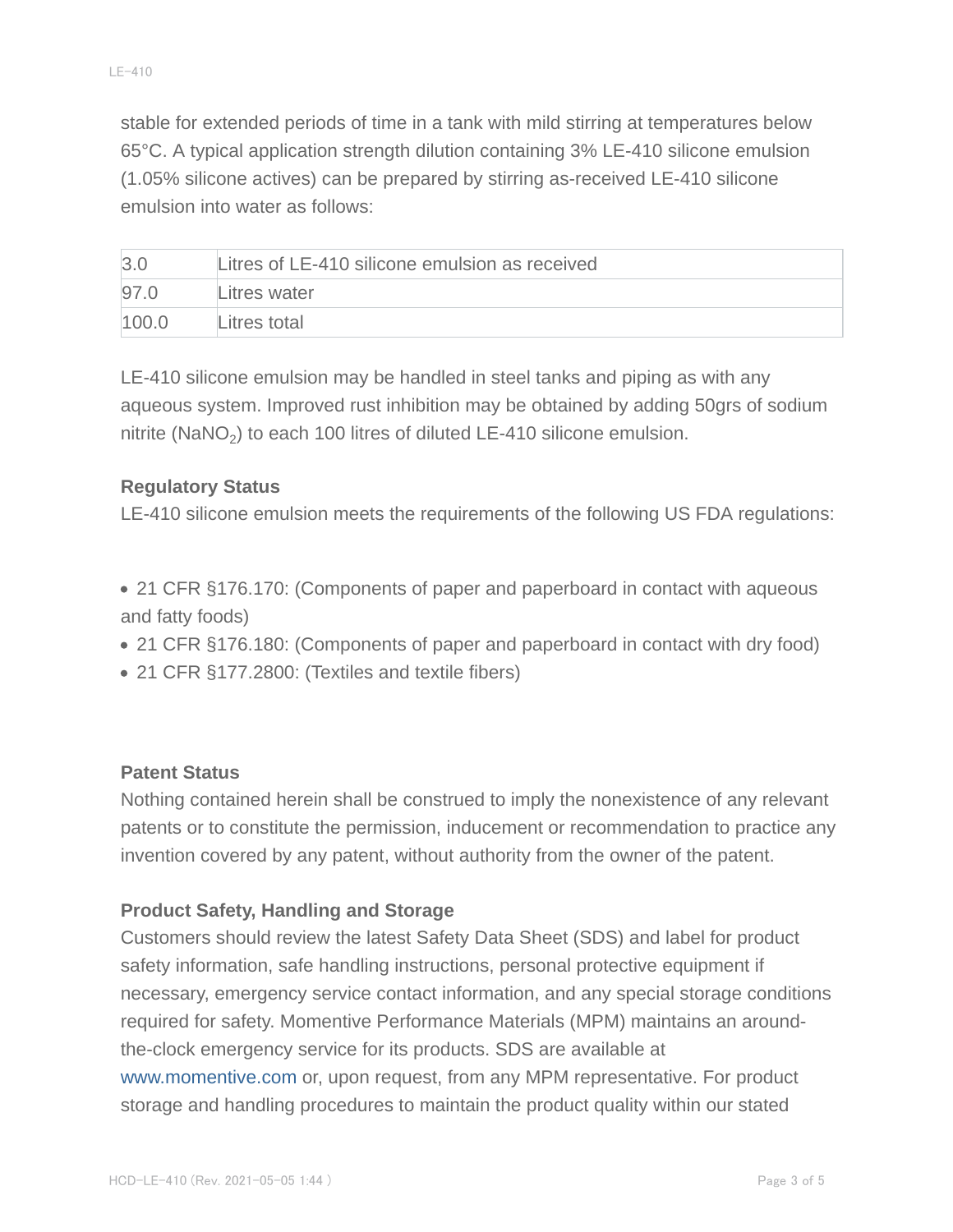specifications, please review Certificates of Analysis, which are available in the Order Center. Use of other materials in conjunction with MPM products (for example, primers) may require additional precautions. Please review and follow the safety information provided by the manufacturer of such other materials.

#### **Limitations**

Customers must evaluate Momentive Performance Materials products and make their own determination as to fitness of use in their particular applications.

# **Contact Information** Email commercial.services@momentive.com

#### **Telephone**

| <b>Americas</b>      | <b>Latin America</b> | <b>EMEAI- Europe, Middle</b><br>East, Africa & India | <b>ASIA PACIFIC</b> |
|----------------------|----------------------|------------------------------------------------------|---------------------|
| +1 800 295 2392      | <b>Brazil</b>        | <b>Europe</b>                                        | <b>China</b>        |
| Toll free*           | +55 11 4534 9650     | +390510924300                                        | 800 820 0202        |
| +704 805 6946        | Direct Number        | Direct number                                        | Toll free           |
| <b>Direct Number</b> |                      |                                                      | +86 21 3860 4892    |
|                      |                      |                                                      | Direct number       |
| *All American        | <b>Mexico</b>        | India, Middle East &                                 | Japan               |
| countries            | +52 55 2169 7670     | <b>Africa</b>                                        | +81 3 5544 3111     |
|                      | <b>Direct Number</b> | + 91 44 71212207                                     | Direct number       |
|                      |                      | Direct number*                                       |                     |
|                      |                      | *All Middle Eastern                                  | <b>Korea</b>        |
|                      |                      | countries, Africa, India,                            | +82 2 6201 4600     |

For literature and technical assistance, visit our website at: www.momentive.com

#### **DISCLAIMER:**